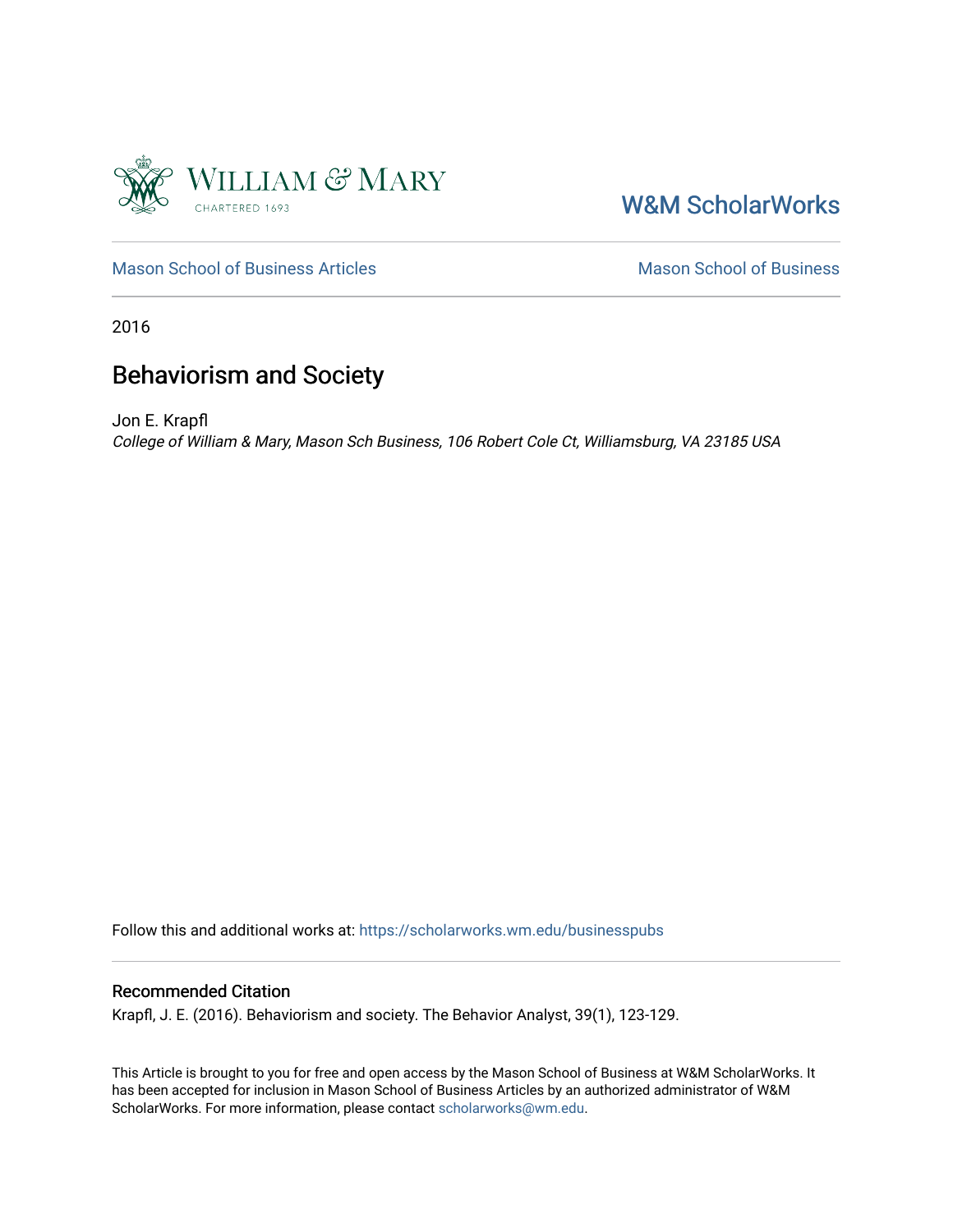COMMENTARY



## Behaviorism and Society

Jon E. Krapfl<sup>1</sup>

Published online: 25 April 2016  $\oslash$  Association for Behavior Analysis International 2016

Abstract A probable list of causes for the limited acceptance of behaviorism in our society is identified. This is followed by a summary review of the proposed solutions identified in other papers in this special issue of *The Behavior Analyst*, most of which relate to either better marketing of either the behavior analytic process or the results achieved as a consequence. One paper proposes a more broad conception of behavior analysis. This paper endorses the solutions identified in previous papers and then goes on to propose an even more broad conception of behavior analysis and makes the point that behavior analysis is unlikely to flourish unless behavior analysts understand a good deal more about the cultural and other contextual features of the environments in which they work.

Keywords Linear causation · Circular causation · Marketing attributes · Marketing benefits Cultural contingencies Organizational functions Organizational costs/benefits . Theory based practice

There is a distinct advantage to viewing a set of papers to be co-published with one's own. This is especially the case with the papers in this volume because they all address the same issue, yet each is different, and each is strong within its own frame of reference. What emerges from this set of papers is a shared concern for the current place of behaviorism in society, or perhaps the lack of place, and recommendations for improving that position.

Behaviorism's place in society and in psychology has been a concern since the late sixties, but has recently become more pronounced, perhaps because nearly 50 years have passed without producing significant change. It is difficult to account for this lack of place since the seminal work of Skinner ([1938](#page-7-0)) provided for psychology, finally, a

Jon Krapfl is now retired.

 $\boxtimes$  Jon E. Krapfl JE.Krapfl@Verizon.net

<sup>&</sup>lt;sup>1</sup> Mason School of Business, College of William & Mary, 106 Robert Cole Ct., Williamsburg, VA 23185, USA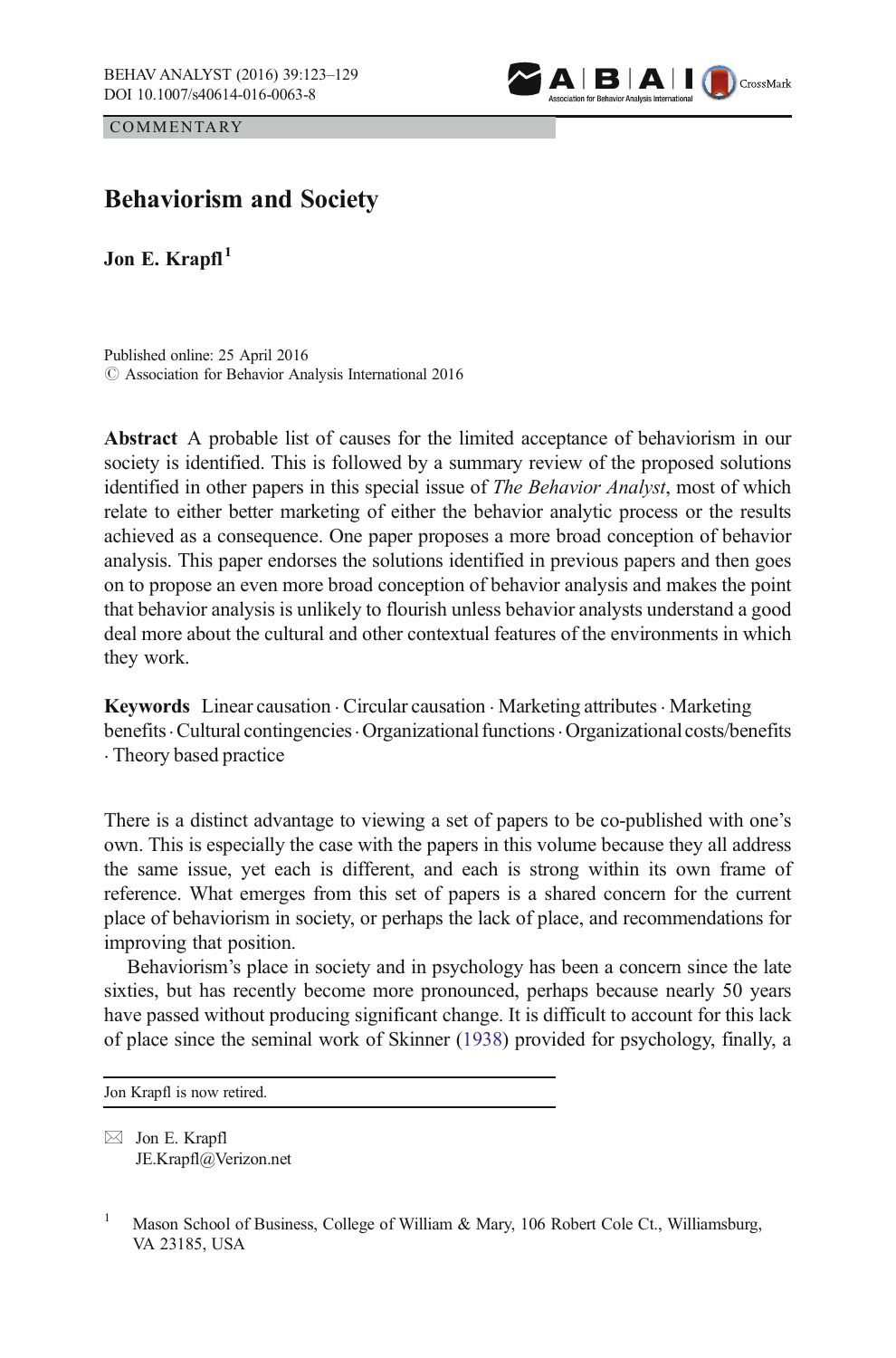way to study the behavior of the individual organism in time using an experimental methodology. And, just as important, the model supported the development of an associated methodology to generate behavior change in applied settings.

It must be acknowledged that the science of behavior analysis is not yet sufficiently advanced to provide a mathematical language and grammar as has happened first in physics, then chemistry, and more recently in biology. In each case, the development of the field accelerated orders of magnitude. Perhaps this will come in time for behaviorism, but it is worthy of note that each of these sciences had a significant impact on society prior to the establishment of their rigorous language. It seems likely that the same should be true for behaviorism.

Perhaps the delay of behaviorism's broad impact is, in part, a result of society's growing concern, even mistrust of science. The fact that a significant component of our political society actually works to undermine confidence in science for political advantage only adds to the problem.

In addition to society's concern, the notion of an actual science of human behavior challenges the assumptions, the beliefs, and personal experience of most human beings. And virtually every religion has some sort of assumption related to free will. As a consequence, there has been not only a limited response to behavioral approaches but also strong push back from organizations and individuals, many with solid intellectual credentials, who view behaviorism as a form of mind control.

In part, the history of behaviorism provides a basis for these beliefs. Behaviorism came into use as a term first associated with classical conditioning. With Pavlov's dogs, the effect is linear and one way, i.e., environment controls behavior. Skinner's ([1938](#page-7-0)) use of the term operant, referring to a reciprocal controlling relationship between behavior and the environment, has never become as well known and did not produce any change in the public's perception of behaviorism. Nor does the public know of Skinner's evidence-based strong support of positive reinforcement over the use of negative reinforcement or punishment.

Additionally, Skinner's [\(1938\)](#page-7-0) use of the word control to describe the relationship between behavior and environment contributed to the publically held notion of conditioning as manipulative mind control. Control is a perfectly adequate scientific term, of course, but it is not a good term to positively influence public perception. The public fails to understand that, in terms of control, there is little difference between a behaviorist systematically arranging for a behavior change and a parent encouraging an infant to talk by saying "Say mama," and then hugging the child when the child responds correctly. The term control applies to these two events in exactly the same way from a behavioral point of view. To a behaviorist, the principles are the same in each case.

There is also the issue that, with the rise of behaviorism in psychology, there came to be identified a conflict between those who hold the view that behavior controls the environment and those who believe that environment controls behavior. In fact, most introductory psychology courses not only raise the issue but also identify behaviorism with environmental control. This position is inaccurate, of course, because it is incomplete when applied to operant conditioning. But most psychologists lack an understanding of Skinner's model.

Skinner himself recognized that the controlling relationships were, in fact, reciprocal (Skinner, [1974\)](#page-7-0). But he never followed up by challenging the fundamental concept of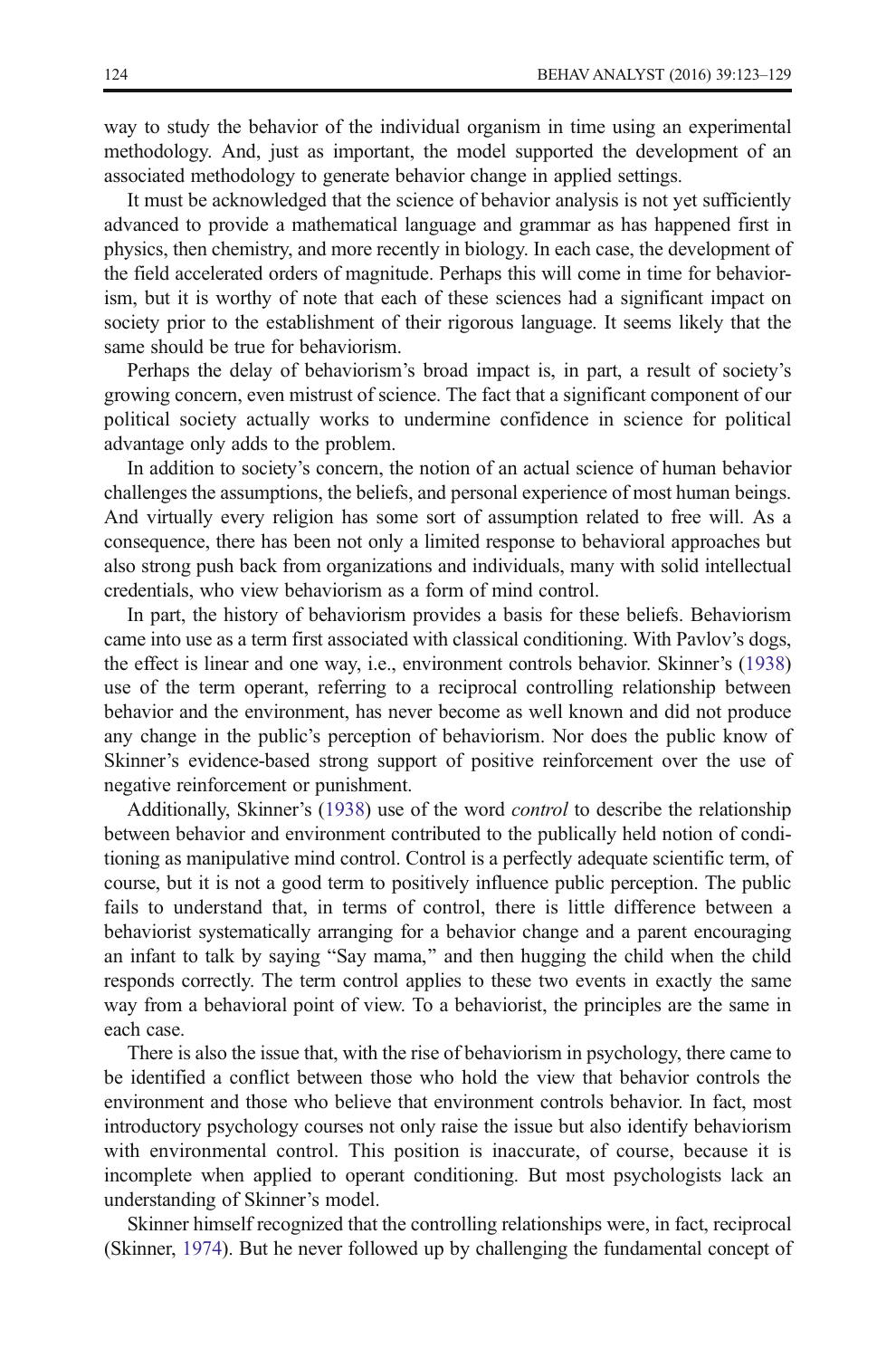causation, the notion that the cause-effect relationship is linear with cause resulting in effect, rather than circular with behavior controlling environment and environment simultaneously controlling behavior.

Skinner acknowledges that he was influenced by Russell [\(1927\)](#page-7-0) and Whitehead [\(2010\)](#page-7-0), the so-called post-Einsteinian philosophers. Einstein and Infeld [\(1938\)](#page-7-0) provided the first empirical demonstration of non-linear causation when he showed that two particles can interact in time and each come away fundamentally altered as a result of the interaction. Which is cause, which is effect? The answer: Which one do you want it to be? Both Russell and Whitehead supported the notion that causation could be more than linear and specifically acknowledged that non-linearity would apply in the study of human behavior. But this never influenced Skinner to acknowledge that linear causation was too limited a concept for his own thinking. Yet Skinner, too, had demonstrated reciprocal control, and talked around it repeatedly, beginning with his very early comments that the behavior most under control in his experiments was his own. But he never identified with anything other than a commitment to the traditional linear mechanical concept of cause and effect. That is unfortunate since it is clear that the answer to the question whether behavior controls environment, or environment controls behavior is "Yes." Perhaps, were this concept articulated more clearly and frequently, it might ameliorate somewhat the commonly held concern about human as automaton.

#### Possible Solutions

Whatever the causes, it is clear that behaviorists, themselves, need to change their behavior in ways that make society more comfortable and accepting of behavior analysis to the mutual benefit of society and the discipline. What follows is a quick review of the author's perspective on the contributions of the other papers, followed by a review of the author's own views. Each of the authors in this set of papers attempts to address issues related to this fundamental disconnect between behaviorism and society.

Three papers take the approach of adopting a customer focus that is similar to a marketing perspective in business. Marketers tend to think of a marketing bifurcation that divides efforts into two foci, one on benefits the other on attributes. Attributes describe characteristics of provider behavior or product features whereas benefits describe what the customer gets.

In the attributes framework, Freedman ([2015](#page-7-0)) suggests that behaviorists cast principles in a friendlier form and emphasize the fuzzy side of the business. Smith [\(2015\)](#page-7-0) includes Freedman's recommendations but suggests the adoption of easily understood frameworks and the use of technology to achieve scale. The paper by Biglan ([2015](#page-7-0)) suggests that sustainable behavior analysis suggests that behavior analysts adopt common business practices for influencing organizations. These would include such practices as marketing, lobbying, and media advocacy. Within the benefits framework, Freedman ([2015](#page-7-0)) suggests outcome comparison studies and Smith [\(2015\)](#page-7-0) recommends substantiation through historical examples of success across a wide range of domains. Each of these papers contains worthwhile contributions to the effort to anchor behaviorism in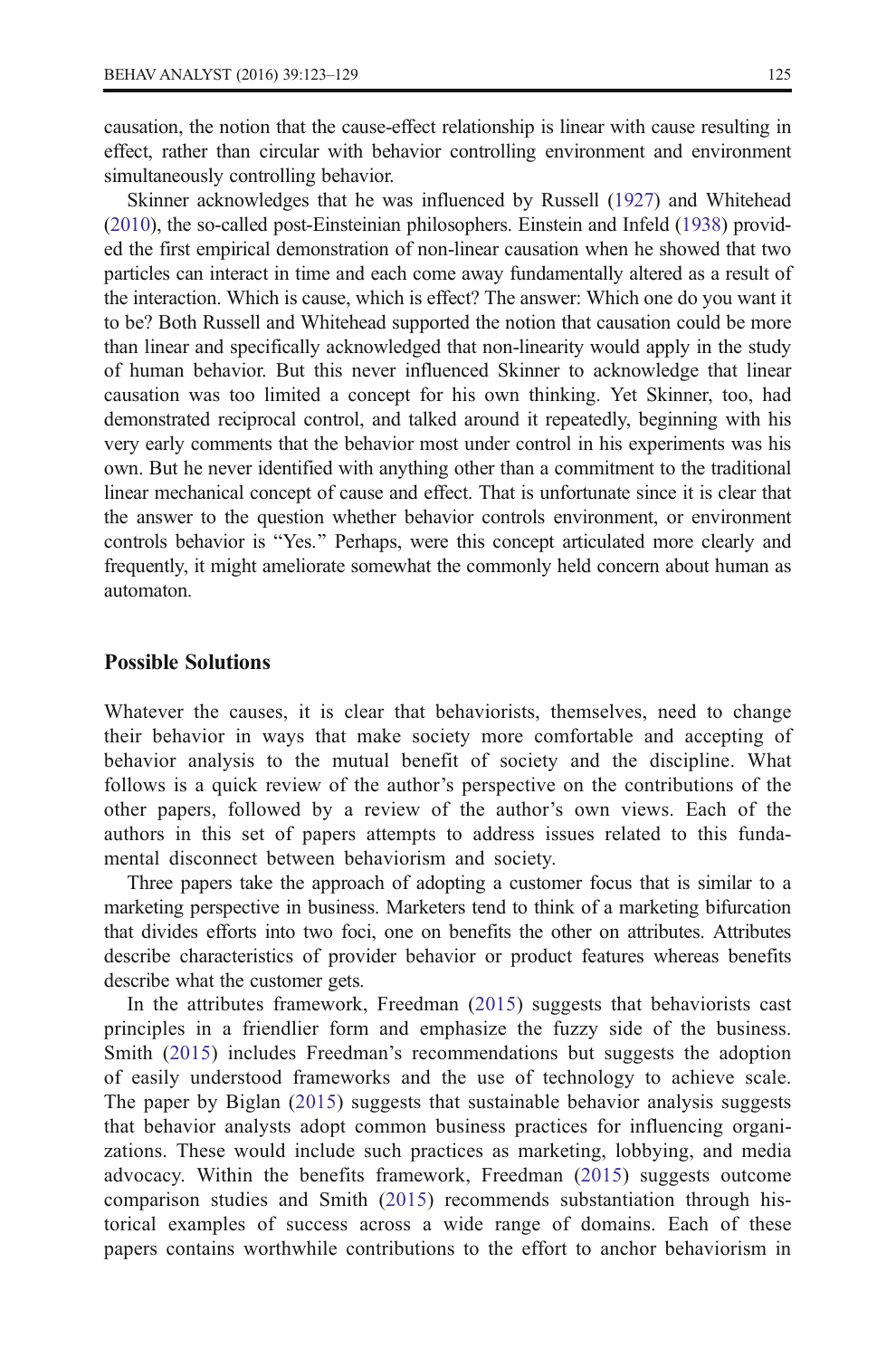the culture. In this author's opinion, they are necessary, but not sufficient efforts.

The paper by Malott ([2015](#page-7-0)) takes a different approach. Malott, though writing primarily on leadership, has several critical points to make on the issue of behaviorism's place in society. Malott distinguishes between cultural and behavioral contingencies. To summarize, Malott notes that behavioral contingencies apply to the individual whereas cultural contingencies apply across more broad components of organizations or societies. Her analysis concludes that, by failing to take account of cultural contingencies, behaviorists fail to consider relevant complexities and contextual variables. Importantly, she further states that behavior change often takes place in complex, nonreplicable circumstances. Finally, Malott suggests that we get on with the science of cultural contingency analysis. This commentary, in some ways, compliments the Malott paper.

There might be a question about what to include in a cultural contingency analysis, but it is doubtful that such an analysis can be complete without taking into account variables such as the value proposition, the competition, and the financial status of an organization. Culture is sometimes loosely defined as "the way we do things around here," but there is an issue about why we do things around here the way we do. Perhaps it is because of past and no longer relevant contingencies, perhaps it is due to financial necessity, or perhaps it might relate to marketplace competition.

This being the case, it is suggested that Malott's cultural analysis should be widely applied to any and all of the contingencies that make the organization function as it does. By the way, references to financials, marketplace, and competition do not apply only to businesses. They apply to nearly all organizations, be they business, social service organizations, non-profits, or even churches and academia.

In addition to these broadly conceived cultural contingencies, there is another factor that enters into the value proposition that behaviorists offer to prospective clients. From the author's vantage point, behaviorists generally know how to create behavior change but display a very limited perspective on identifying what behavior needs to change. The reference here is not to the usual kind of pinpointing but to the identification of those behaviors most likely to insure faithful delivery on the value proposition. The limited focus on critical behaviors may conflict with the fact that organizations often seek consulting when they need help in determining what to do, and less often on how to do it. Were behaviorists to have a deeper knowledge of organizational cultures, and know some specific cultures intimately, they could play a significantly larger role in the organization.

Unfortunately, it is not possible for behaviorists, or anyone else for that matter, to answer the question of what to do without knowing the culture, not just cultures in general but, as Malott implies, the specific culture in question. An example might help here. The company in which the author was employed, COBA, Inc., was founded for the purpose of changing behavior in organizations. Specifically, COBA was formed to assist on strategy implementation. An issue that arises frequently in organizations is that organizations find themselves unable to effectively implement the strategy. COBA's premise was that the implementation of a strategy required somebody(s) behavior to change. If there was no behavior change, there was no strategy implementation. Assuming that the organization knew what would need to happen to implement a strategy, COBA's initial task was to arrange an environment in which the identified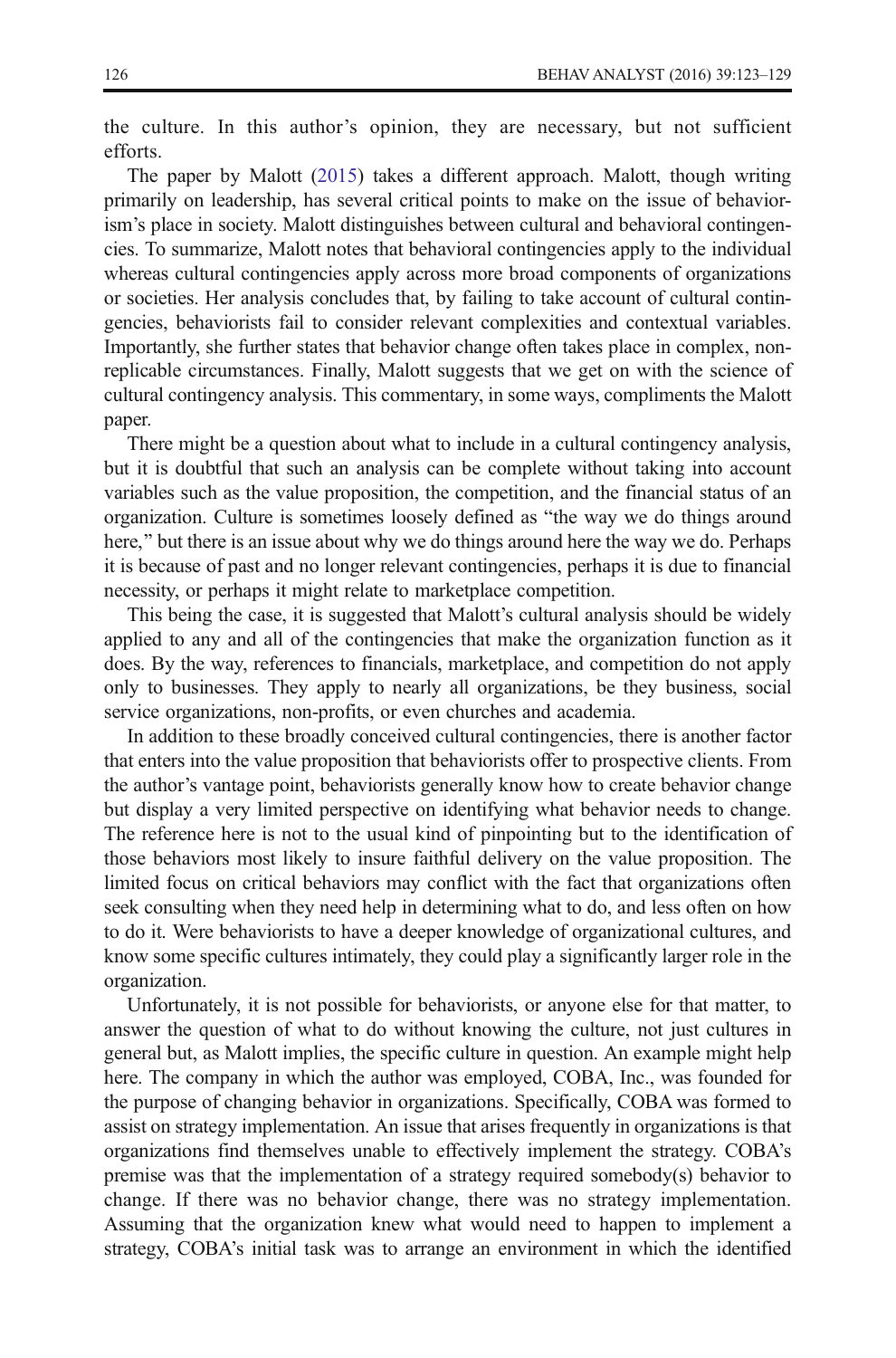required behaviors for successful strategy implementation were established across the units and levels of the organization.

What happened more often than not, however, was that when raising the questions of whose behavior and what behavior needed to change, it became clear that nobody really knew. They had never thought about it in terms of behavior change, as such. So COBA then began to help the organization determine whose behaviors and what behaviors were required for successful strategy implementation.

Yet a further problem sometimes occurred when it became clear that nobody, including COBA staff, could identify the required changes. This was an indication that the strategy was just a lot of noble sounding words. If something cannot be implemented, it cannot be a useful strategy. So COBA began working, where required, to help companies design strategies that were implementable, i.e., were essentially behaviorally based. This work could not have been done without a deep understanding of the fundamentals of the organization, its value proposition, its competitive position, and features of the general industry in which it functioned.

This example is only one of many in which COBA behaviorists could not achieve what was required without getting into the basics of the organization. Bringing to bear a behavioral perspective on the organizational culture, the relation of the organization culture to the larger culture, and the competitive landscape were necessary to bring about the desired organizational outcome.

There are really five points to be made here. The first is that when working to change the behavior in an organization, one must understand how the organization functions. Behavioral Systems Analysis, as described by Hyten ([2009](#page-7-0)), offers a significant model for this effort but does not adequately account for the cultural and interpersonal contingencies that are critical. For that we need the study of cultural contingencies, as suggested by Malott.

The second point proceeds out of the first. Behaviorists need to specialize, i.e., they need a deep understanding of one or a few business domains such as health care, financial services, academic institutions so that they can engage management in serious discussions about their organizations. One cannot be effective without deep understanding of specific companies in specific industries. It takes years to achieve this understanding across a wide range of industries.

The third point is that behaviorists must describe their efforts not just in terms of behaviors to be changed, but in terms of the organizational costs and benefits.

The fourth point relates to Malott's [\(2015\)](#page-7-0) notion that there are unique aspects to individual organizational cultures. These can be mastered only by direct observation in that organization. COBA's first step in entering organizations, therefore, was to do an organizational analysis. Without getting into the detail, this was an analysis, but not an experimental one, of the current activities of the organization and the culture in its competitive environment.

The fifth point is that one should not underestimate the power of behavioral thinking. Understanding the controlling relationships in an organization from a behavioral point of view can be very helpful in identifying problems and seeing possible solutions.

COBA relied heavily on behavior theory. The organizational analyses that COBA did were always conducted within a behavioral framework, though the language used was always that of the client where possible. A beneficial by-product was that when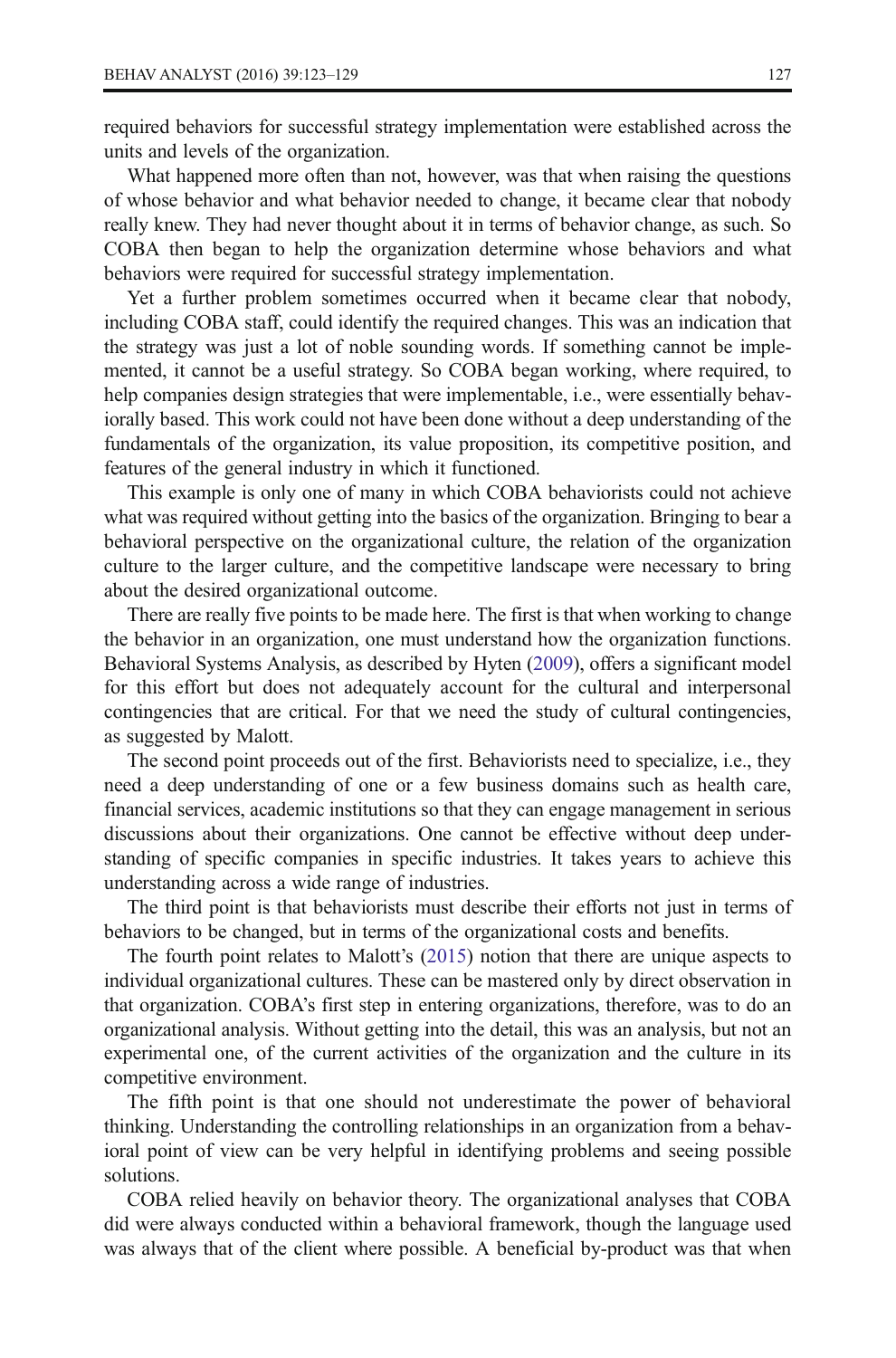one can engage in conversations that reveal a fundamental understanding of the both desired and actual organizational performance, one is far more likely to be engaged by the organization to assist in making it happen, and far more likely to be trusted to produce a useful result.

The old notion that one simply needs to understand behavior analysis and then can apply it with impunity anywhere is clearly wrong for any kind of large scale intervention. The next question would become one of how behaviorists are to acquire the necessary skills.

The first recommendation would be to expand the scope of behavioral research as suggested by Malott and expanded in this paper. This research would eventually allow a more specific and data based description of the culture.

The second recommendation would be that students be trained more broadly to develop a deeper understanding of the broad array of contingencies that must be taken into account, especially when work is to be done on a scale. The third recommendation is that students learn something more about organizations in general. Students need exposure to the marketing concept of differentiation and the competitive marketplace. Students should be able to read and interpret cash flow, profit and loss statements, and how to read a balance sheet. These recommendations apply to all organizations, not just businesses. Students might also study operations research. Operations interventions may involve some behavior change, but also look at other mechanical, electrical, or other processes, all for the purpose of increasing efficiency.

The fourth recommendation is that students gain direct experience in organizations, the more broad the exposure, the better. One cannot learn how organizations function from a book any more than they can learn golf from a book. Business students may know some of the fundamentals, but they are no more prepared to function in organizations than behavior analysts (Krapfl & Kruja, [2015\)](#page-7-0).

The fifth recommendation is that students apply for Organizational Behavior positions in colleges of business. Many of the business faculty in Organizational Behavior Departments are psychologists, but, inevitably, they are Industrial/Organizational Psychologists who are steeped in statistically based measurement and, though claiming otherwise, know almost nothing about behaviorism. This author believes that behaviorists could make great contributions to business and would be well received by business students.

The final recommendation, and one of the most important, is that students be trained well beyond the technology of behavior analysis. Students need broad training in behavior theory and philosophy. Conceptualizing the entire world, an entire industry, or an organization within a behavioral framework and then conceptualizing the inner workings of the organization, admittedly without rigorous measurement in most cases, can be a valuable tool for the behavior analyst, and can differentiate the behavior analyst from competitors, not through the use of behavioral language but through the provision of coherent alternatives to existing realities. In this author's opinion, these skills have proven to be powerful offerings to clients and appear to them to be straightforward, sensible, and yet provide a perspective they had not considered.

A number of you may scoff at the lack of data associated with theoretical extensions, and, of course, the behavioral model tells us that we can only achieve certainty with data, and such things as reversal designs. But, just as the physicist can approximate what will happen to a falling object based on an understanding of gravity, the scientific